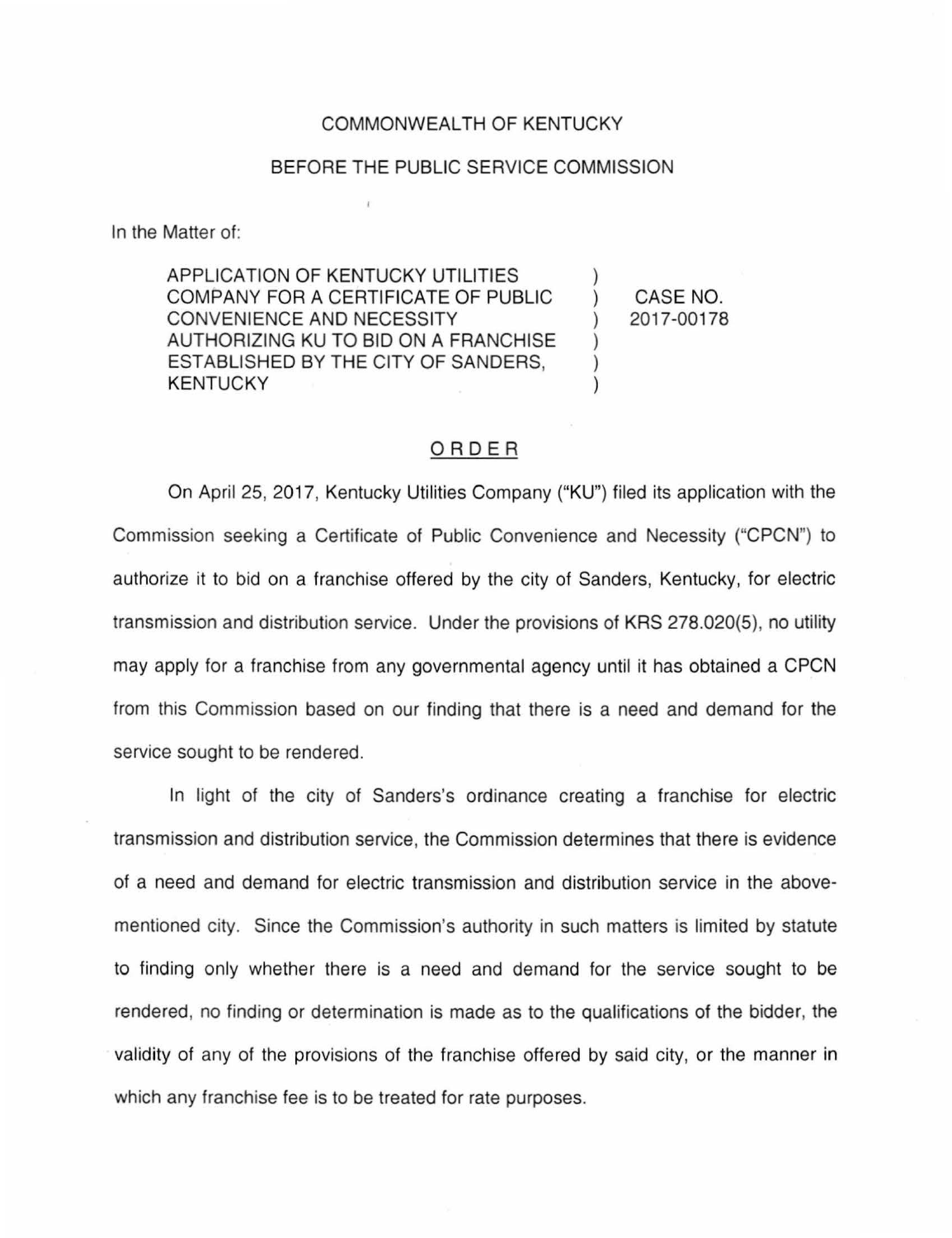IT IS THEREFORE ORDERED that:

1. KU is granted a CPCN that authorizes it to bid on a franchise offered by the city of Sanders, Kentucky, for electric transmission and distribution service.

2. If KU is not the successful bidder, KU shall, within ten days of the award of the franchise at issue, file with the Commission a written notice stating that KU was not the successful bidder.

3. If KU is the successful bidder, KU shall, within ten days of the award of the franchise at issue, file with the Commission a copy of the executed franchise agreement and a statement disclosing the amount of the initial franchise fee .

4. If KU is the successful bidder, KU shall, within ten days of an increase or decrease in the amount of the initial franchise fee set forth in the franchise agreement, file with the Commission documentation setting forth the revised fee .

5. Any documents filed pursuant to ordering paragraphs 2, 3, or 4 of this Order shall reference the number of this case and shall be electronically submitted via the Commission's electronic Tariff Filing System.

6. This Order shall not be construed as granting a CPCN to construct utility facilities in said city.

By the Commission

ENTERED **MAY 0 2 2017**  KENTUCKY PUBLIC SERVICE COMMISSION

ATTEST:

aline R. Matheus